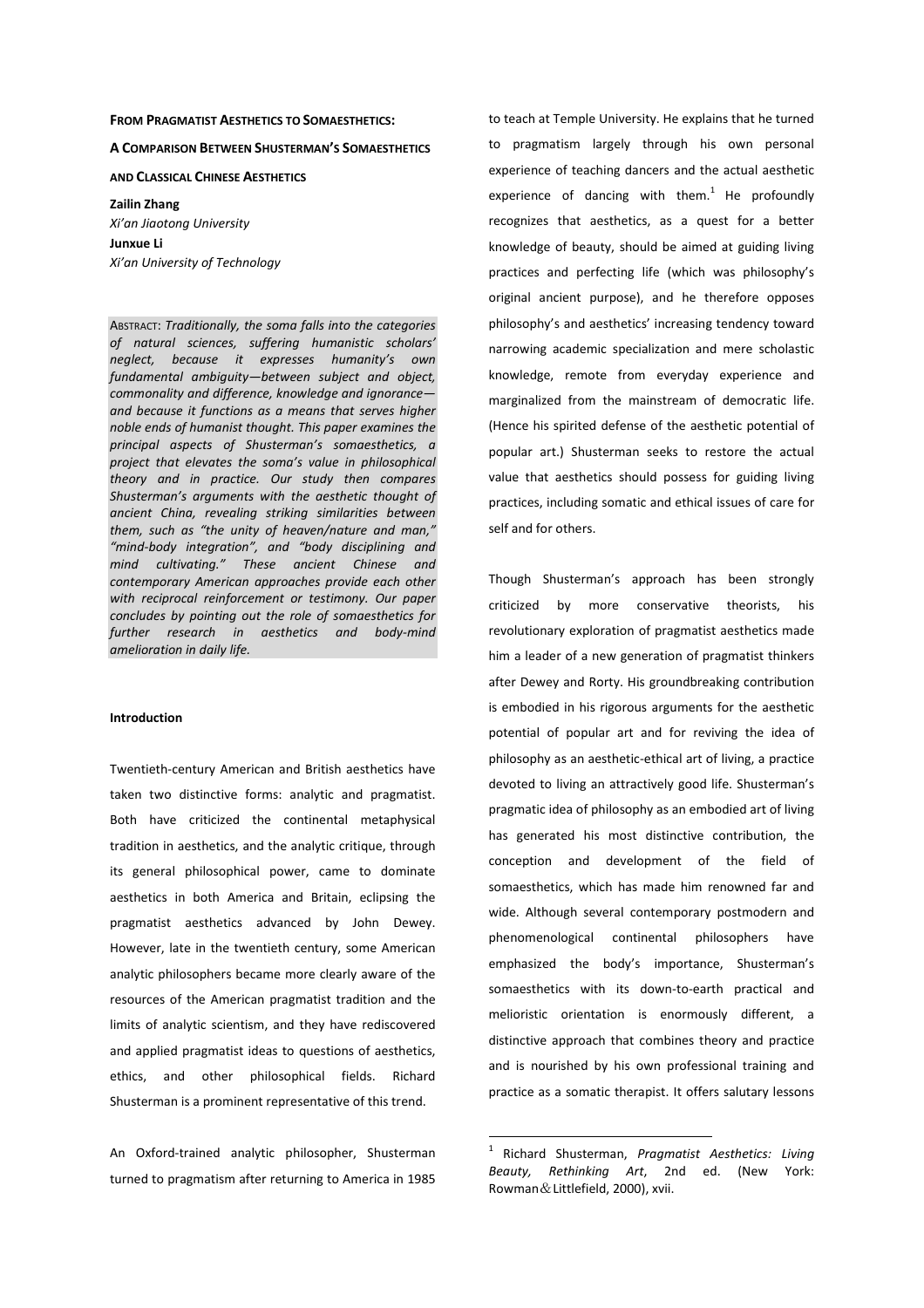and edifying values for today's body conscious society, whose body consciousness is too often distorted by stereotypes and commercial advertising.

## **From Pragmatist Aesthetics to Somaesthetics**

Pragmatist aesthetics and philosophy as an art of living provide the grounds for Shusterman's insistence that we should focus on the body, which is the foundational site for experience and action. He holds: "philosophy can be a matter not [merely] of texts but of an embodied lifepractice."<sup>2</sup> Traditional philosophy's concern with theoretical knowledge and rationality cannot by itself achieve the true goal of philosophy. "If the ultimate aim of reason and truth is to sustain and enhance our corporeal existence, then why not move directly toward that end by working on the body?"<sup>3</sup>

Shusterman's attention to the body converges with an important trend in Western twentieth-century aesthetics: the critique of essentialist speculative aesthetics or the mentalistic aesthetics of consciousness. From the perspective of somaesthetics, the essentialist, intellectual tradition of aesthetics that focuses on mental consciousness and formal commonalities flattens important forms of sensory difference and eviscerates the robust, full-bodied power of aesthetic experience. It makes aesthetics the home of idealism. $4$  Before

 $\overline{a}$ 

Shusterman, several important philosophers realized that for aesthetics to recover from the burden of idealism that weighs it down there is need for a revolution in thought which takes its starting point from the body itself. The idea would be to reconstruct everything—ethics, history, politics, rationality—from the bodily foundation.<sup>5</sup> Therefore, the somatic turn became an important tendency for progressive philosophers since the  $19^{th}$  century: Marx with the laboring body, Nietzsche with the body as power, and Freud with the body of desire all seek to restore the vital position of the soma in a variety of human activities.<sup>6</sup> There were three great traditions in the  $20<sup>th</sup>$  century to draw the body out of the abyss of intellectualist philosophy: Merleau-Ponty, a follower of Husserl, placed the body as the origin of knowledge, cancelling the privileged status of reflective consciousness in this domain. The anthropological tradition of Émile Durkheim, Marcel Mauss, and Pierre Bourdieu emphasized the role of physical exercising and training, showing how reiterative bodily training practices are gradually internalized into the body—i.e., incorporated into the self and developed into an ethos which not only is physical in form and expression but also expresses itself in cognition and habits of thought, so that reflective thought about bodily action and feeling is not needed since body and mind are in perfect spontaneous harmony—the smooth functioning of practical sense. In Nietzsche and Foucault, the body-consciousness relationship is not one of harmony and reconciliation but rather of tension and complex entanglements between body and history, body and power, body and society.<sup>7</sup> They spare no efforts to criticize mentalist theories, making the long-neglected soma into a focus of attention. Shusterman shares this focus on the body, but his approach is distinctive through its pragmatist stance

<sup>2</sup> Richard Shusterman, *Performing Live: Aesthetic Alternatives for the Ends of Art* (New York: Cornell University Press, 2000), 157.

 $3$  Ibid., 163.

<sup>&</sup>lt;sup>4</sup> For scholars of Asian philosophy, it is important to note that the anti-essentialism of Shusterman's pragmatism and somaesthetics should not be seen as putting him in opposition to the ancient Chinese notion of *jing* (精) which is often translated into English as "essence" but is a strongly somatic term that connotes somatic energy or vigor, and even sexual potency or semen. Unlike the notion of essence as an unchanging, inalterable transcendental form or meaning, *jing* is something that typically changes over time. Shusterman's pragmatist sensitivity to change and to somatic variations, even within a particular individual, suggest that his theories are not in contradiction to the notion of *jing*.

<sup>5</sup> Terrry Eagleton, *The Ideology of Aesthetic* (Oxford: Blackwell Publishers, 1990), 197.

 $<sup>6</sup>$  Ibid.</sup>

<sup>7</sup> Wang Min-an, *Cultural Politics of Body* (He Nan: He Nan University Press, 2004), 4.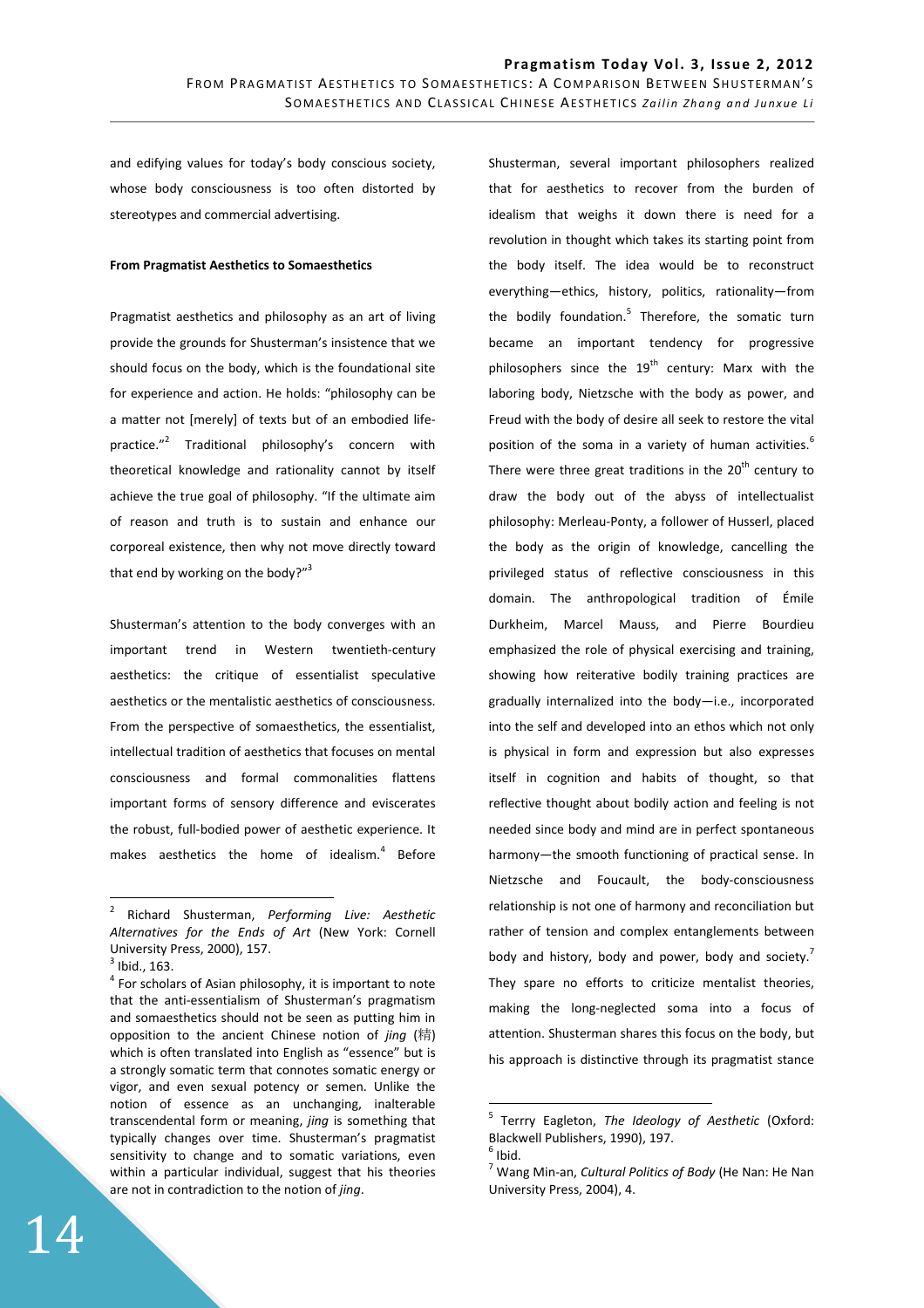and his conception of the soma (rather than the familiar concept and term of the body).

First and foremost, he provides a critical analysis of the body's neglect in philosophy because of philosophy's focus on conceptual essences and logical-linguistic forms, its exclusionary attention to the discursive dimensions of experience, even in aesthetics. He criticizes the exclusive logocentrism and linguocentrism that characterizes most modern philosophy in the West and that has forgotten philosophy's origins as an embodied way of living in ancient Greece but also ancient China.<sup>8</sup> Shusterman argues that, in practical terms, neglect of the body leaves us more vulnerable to flaws in health, fitness, and overall functionality which also can adversely affect our cognitive abilities.

Compared with other animals, human somatic behavior is more determined by actual lived experience, including training and habit formation, rather than being determined entirely by genetic components and instincts. Dissimilar spatiotemporal realms of experience and fields of socialization will generate different bodily habits, traits, and even different ways of perceiving, since our perception depends on perceptual habits that are grounded in the soma. Such perceptual differences grounded in the soma are one reason why philosophers who insist on essentialism and a universal absolute truth reject the body as an enemy of knowledge, denying the possibility that knowledge can have the pluralism that different bodies express.

Such pluralism is Shusterman's path, a path that recognizes different forms of knowledge and different ways of living one's body in different times, cultures and circumstances. In contrast to the soma's direct perception of things, the mentalist view of perception sees things through clouds of intellectual concepts and reflection. This involves a double distortion; it blinds us

 $\overline{a}$ 

to the soma's role (and feelings) as perceiving subjectivity that can perceive in a direct nonconceptual way. It also blinds us to the sensuous richness of things. We should also remember that the soma's direct contact and non-conceptual sensory perception and engagement with objects provides the necessary ground for our linguistic and conceptual thought and knowledge.

Instead of the traditional philosophical move of rejecting the body because of the limits and errors of the soma's sensory perception, we should try to minimize these errors by improving our use of our soma by improving our awareness of its feelings and actions. This requires reflective awareness of our somatic habits of feeling and action. So Shusterman's advocacy of the soma is not opposed to language and reflective consciousness. Although he highlights the value of direct, nonreflective somatic perception, he also insists on the need for reflective somatic consciousness to correct faulty habits of direct somatic spontaneity. He argues that "the development of human consciousness and languages brought us beyond brute physical existence and enabled us to improve our condition of life. But since these conditions are now too complex and changing to be served by established instincts and habits, we need still greater use of consciousness in directing our lives, not merely in creating ideas and tools but in improving the use of our bodily selves."<sup>9</sup>

Besides the body's use in improving our perceptual capacities for knowledge and performance, somaesthetics explores the body's aesthetic uses in our culture. In contemporary society, improved production modes and an ever-increasing leisure time have enabled people to care more about their bodies instead of just using them as tools for labor. "We are concentrating more on our bodies now because there is no longer any real need to concentrate on other things in our environment," notes one theorist that Shusterman cites

<sup>8</sup> Shusterman, *Performing Live,* 152.

 $^9$  Ibid., 170.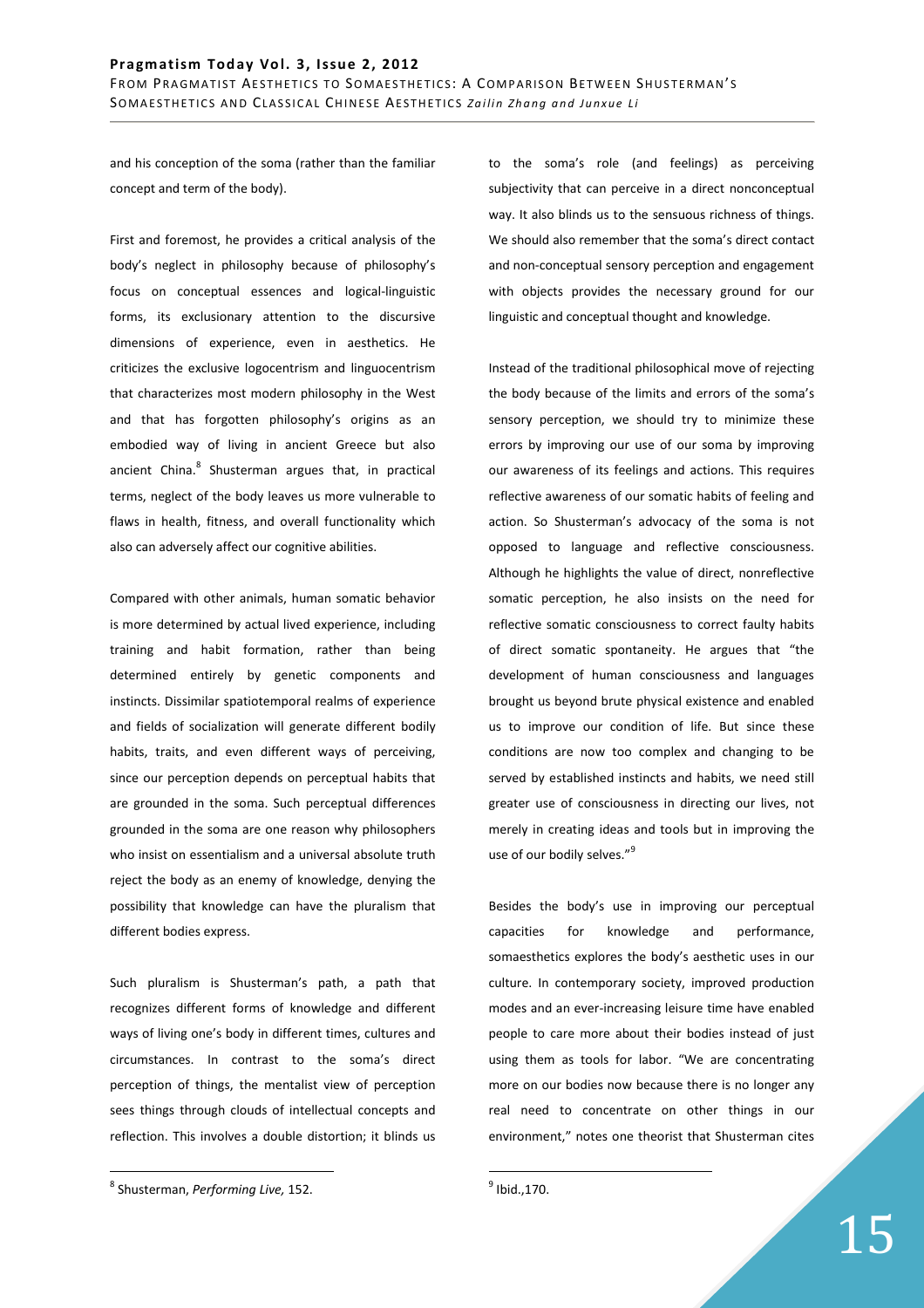but also criticizes for his environmental indifference. We could also note Baudrillard's view that after the age of puritanism, the body's dazzling presence in consumer culture, advertising, and mass culture has displaced the dominance of the mind, at least in popular culture.<sup>10</sup>

The body's centrality in popular culture is so strong that large-scale body industries have emerged in fashion, cosmetology, fitness, and dieting, with people investing a great deal of time and money in the products of these industries. Here, however, the soma is considered as a physical entity, an instrument, and the focus is on external somatic embellishments, for instance breast implantation, tattoo, and liposuction, where people try to match the advertised bodily forms of attractive media images, and even create the spectacle of an artificial beauty. This bodily cosmetology, whose standardization oppressively denies the worth or legitimacy of individual somatic differences, has many negative ethical consequences.

Shusterman argues that aesthetics should not hide its head like a turtle to ignore this ever-increasing focus on beautifying the body's exterior but should address it while criticizing its excesses and offering other models of beautifying the body that are more thoughtful, pluralistic, and subtle. He thus maintains, more generally, that if we see philosophy as ultimately a critical inquiry of experience and the right way to live, then we can view somaesthetics, with its concrete testing and improving of one's own lived experience through actual bodily exercise, as an essential part of the philosophical life. $^{11}$ Therefore, somaesthetics should be a necessary and pressing subject for philosophers.

Shusterman stresses that somaesthetics is not limited to the soma's surface forms and ornamental cosmetics, but also concerns how it perceives, performs, and experiences itself.<sup>12</sup> Shusterman's somaesthetics tries to reorient our body consciousness toward promoting mind-body harmony instead of submitting our somatic attention exclusively to the oppressive ideal of an external bodily appearance of youthful beauty. Somaesthetics focuses on the soma not as a merely physical object but also as a subjectivity and agency.<sup>13</sup> As mentioned earlier, the human soma's behavior is much less determined by genetic instincts than by social training and experience. We spontaneously incorporate the lessons of society and experience in our bodily habits and take them as second nature, but we generally do not expose these habits to rational critique because we are largely unaware of them. But, as Shusterman points out, we often incorporate bad habits as spontaneously and unreflectively as good ones; and how can we correct this without some of the deliberate, critical somatic reflection that somaesthetic advocates?

The idea of such cultivation has been made repugnant to philosophy through the long dominant tradition from Plato through Christianity to Descartes that denigrated the body as a prison of the soul that leads to error and to moral corruption. Shusterman argues that in today's culture of increasingly accelerated change, we cannot rely on the slow process of evolutionary adaptation to reattune our bodies to our changing environments. Change today is also too fast to rely on the sedimentation of acculturated habits. We therefore need to cultivate better body awareness so that we can revise our habits and consciously work on attuning ourselves to our changing environments and our ever more complex tools and media of life. Such body awareness, he also insists, is always also an awareness of our environment because the soma is experienced in an environmental context. $^{14}$ 

 $\overline{a}$ 

<sup>10</sup> Jean Baudrillard, *Consumer Society* (London: Sage Publications, 1998), 130.

<sup>11</sup> Shusterman, *Performing Live*, 156.

<sup>12</sup> Shusterman, *Pragmatist Aesthetics*, 261.

<sup>13</sup> Shusterman, *Performing Live*, 160.

<sup>14</sup> Richard Shusterman, *Body Consciousness: A Philosophy of Mindfulness and Somaesthetics* (Cambridge: Cambridge University Press, 2008), 70, 214–216.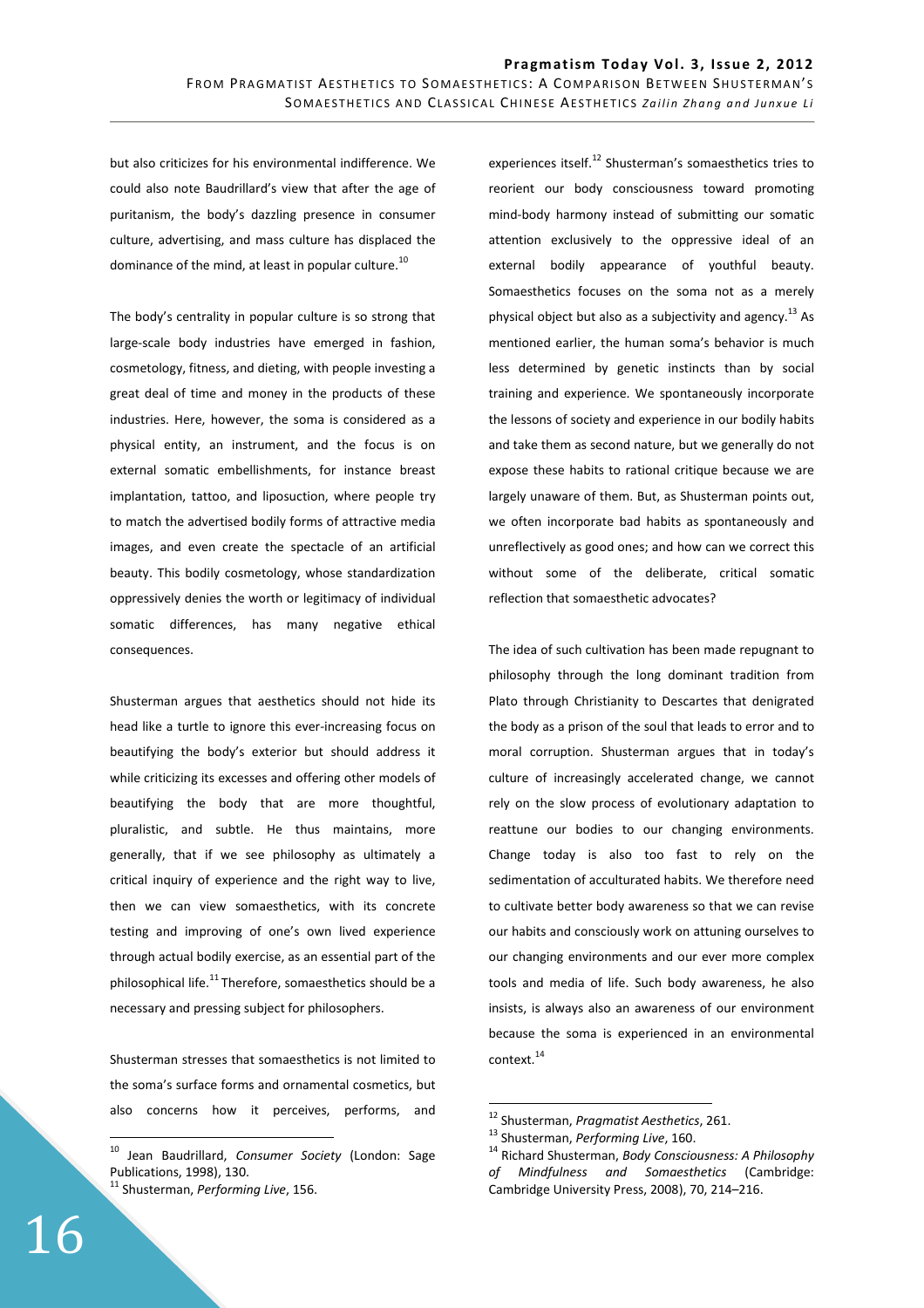FROM PRAGMATIST AESTHETICS TO SOMAESTHETICS: A COMPARISON BETWEEN SHUSTERMAN'S SOM A ESTHETICS AND CLASSICAL CHINESE A ESTHETICS Zailin Zhang and Junxue Li

He further argues for the soma as not only an instrumental means but also a valuable end, in which humans realize their full humanity with its powers and pleasures but also its weaknesses, which are part of our humanity. Philosophy has too often tried to deny our human condition by identifying the self only with an immaterial, immortal soul.<sup>15</sup> As a result, religion is a religion of soul without body, while the body in science and medicine is treated as a mere material machine, a matter of mere physiology rather than a soma with subjectivity, perceptive consciousness and agency.

Shusterman's pragmatist approach echoes the important Confucian doctrine of the mean, insisting that if we care about the ends we should also focus carefully on the necessary means to realize those ends. Though knives are most clearly means for cutting rather than ends of sharpening, we sometimes need to focus on improving their sharpness and other aspects of their use in order to improve their effectiveness. $16$  We therefore must cultivate our bodily means, and Shusterman notes how such cultivation is important in the arts and in everyday life. But he also notes that such cultivation demands steadfast efforts: "what is quickly and easily said in words may take months and years of practice to achieve in our bodies."<sup>17</sup>

Shusterman's somaesthetics (like his pragmatist aesthetics) appreciates the positive power of pleasure. Rejecting the deep ascetism that underlies much of philosophy's one-sided rationalist insistence that the body is essentially a source of dangerous pleasures that only bring sin and mental weakness, he argues that somaesthetics can deploy pleasure to establish a productive harmonizing of somatic feelings that also involve pleasures of the mind. Somaesthetics' respect for

 $\overline{a}$ 

bodily pleasures and their insights echoes Nietzsche's recognition for a philosophy and an aesthetics that is grounded in an understanding of man's physiological needs and desires. In similar fashion, Shusterman's defense of popular art appeals to its powers of pleasure (both somatic and even intellectual) to satisfy people's aesthetic desires; and he explains the intellectualist denunciation of popular art's pleasures as a way by which a "priestly" class of ascetic intellectuals seek to sustain their sociocultural domination and privilege.

#### **The Scope of Somaesthetics**

Shusterman presents somaesthetics as a new name, concept, and project that integrates many older ideas and practices. He notes that already in ancient times India's yoga, China's martial arts, and ancient Greek theories and practices (e.g., of Cynic philosophers) gave prominence to the importance of body training for wisdom and better living. Contemporary somatic disciplines in the West, such as the Alexander Technique, the Feldenkrais Method, and bioenergetics, similarly seek to improve somatic perception and performance and pleasure through cultivating improved awareness and movement. Shusterman proposes somaesthetics as a structuring overview or architectonic to integrate the very diverse discourses and practices of the body so that our somatic research can be more coherent and fruitful and explicitly combine theory and practice, historical and contemporary research, scientific and humanistic perspectives from diverse disciplines.<sup>18</sup>

Shusterman historically grounds somaesthetics in Alexander Baumgarten's founding definition of aesthetics as a science of sensory perception that aims at perfection and beauty and that has a pragmatic, practical dimension aimed not only at the arts but at improving everyday life and experience. However, Baumgarten excluded the body from his aesthetic project because he

<sup>&</sup>lt;sup>15</sup> Richard Shusterman, "Thinking through the Body, Education for the Humanities: A Plea for Somaesthetics," *Journal of Aesthetic Education* 40, no. 1 (Spring 2006): 2. <sup>16</sup> Shusterman, "Thinking through the Body," 13.

<sup>17</sup> Shusterman, *Performing* Live, 170.

<sup>18</sup> Shusterman, *Body consciousness*, 22.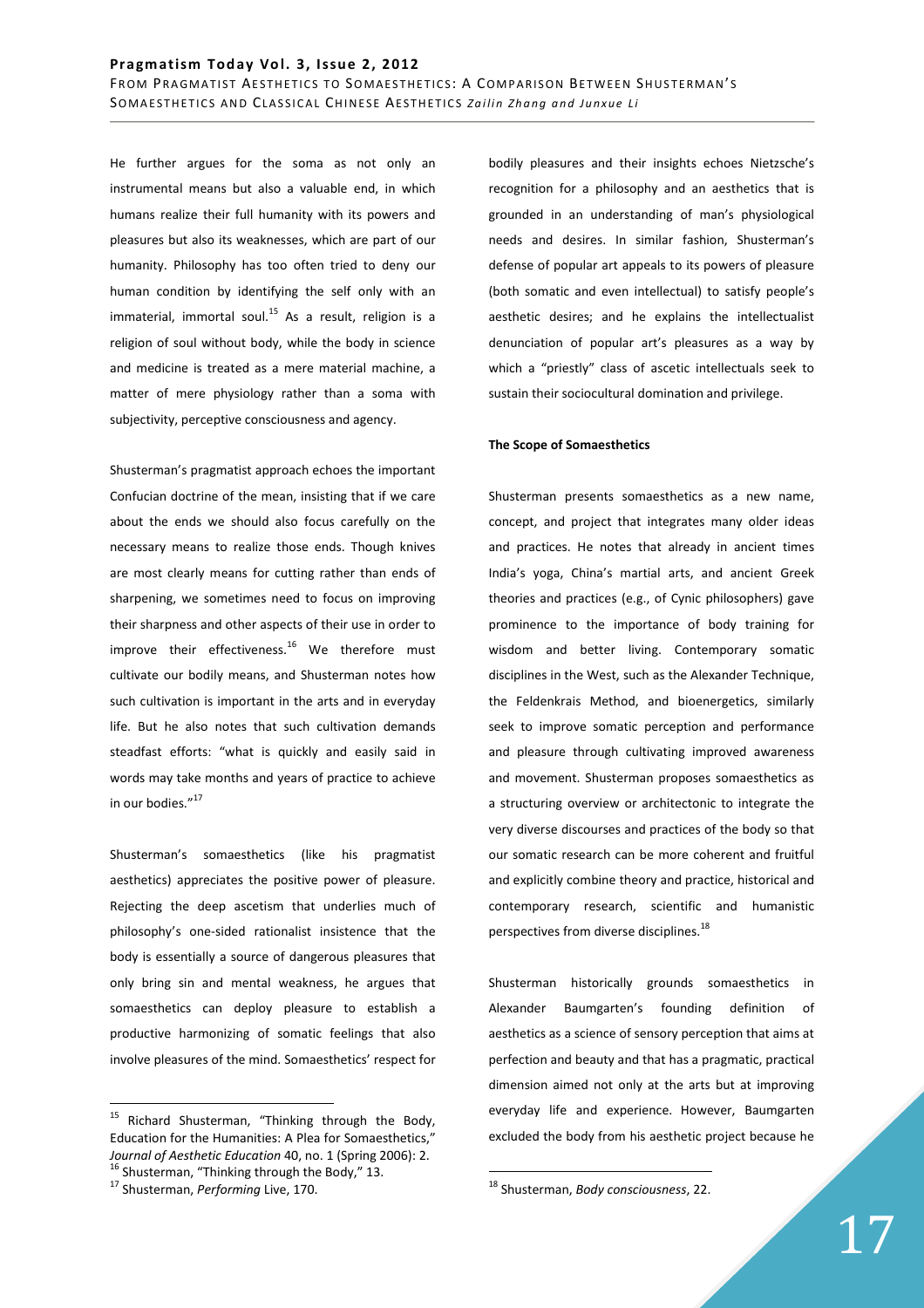$\overline{a}$ 

had an anti-somatic rationalist conception of sensory perception. For him the body was mechanistic flesh; the senses did not belong to body but only to mind. In contrast, Shusterman affirms sensory perception as somatic, and he uses the term *soma* to insist on the body as perceptive subjectivity and intentional agency. If he explains Baumgarten's anti-somatic views as the product not only of the rationalist philosophical tradition in which he was educated (Descartes, Leibniz, Wolff), Shusterman also notes the religious influence of the time that could have made Baumgarten reject the body as a central part of his aesthetics. In any case, with contemporary philosophy now largely free from religious restrictions (after Nietzsche's idea that "God is dead"), somaesthetics can effectively insert the body into Baumgarten's original program of aesthetics as a perceptual science intended to cultivate and improve perceptual and performative practice in art and in life.

# **Comparison with Ancient Chinese Aesthetics**

Notwithstanding Shusterman's humble claim that his somaesthetics is nothing but a novel name for old thoughts, his theory has aroused great interest and struck a responsive chord of thinking among Chinese scholars. Prior to 2002, when Shusterman's somaesthetics was first introduced to China with the publication of *Pragmatist Aesthetics* (second edition) and *Practicing Philosophy* in Chinese (both books translated by Peng Feng), the idea of somaesthetics (not only in Shusterman's specific sense but more generally as embodied/body aesthetics) had rarely been thematized as a specific subject of Chinese philosophical or aesthetic theory. But with the advent of these books (and later also *Performing Live* and *Body Consciousness*) in Chinese translation, his theory of somaesthetics aroused great interest and widespread research among leading Chinese scholars, inspiring an increasing amount of Chinese

research papers in this area. $^{19}$  China's strong interest in somaesthetics has also been demonstrated by international academic symposiums devoted to this subject (for example, a two-day conference at Peking University in July 2011). Shusterman also helped stimulate interest in this field through occasional visits to China and interviews with Chinese scholars. He explicitly remarks (also in his English texts) how China has helped confirm his faith that the body is of utmost importance to philosophy as an embodied art of living and as a meliorative practice of self-cultivation. In contrast to the dominant Western philosophical tradition, classical Chinese thought affirms somatic cultivation and seeks to integrate somatic theories and practices that improve our abilities of action and concentrated thinking so that our experience, perception, and performance can be more pleasurable and penetrating.

Classical Chinese aesthetics is concerned with unifying heaven and mankind and establishing body-mind harmony, without a guilty sense of original sin through the body or the idea that interest in the body makes one anti-intellectual. In China, aesthetic theory but also ethical theory is thoroughly grounded in the soma, whether it is the Confucian school's "cultivating one's moral character" or Daoism's "nobleness lying in the body." The Chinese view of the body is indeed of the

 $19$  In 2004, only 6 papers were published on this topic, while the figure rose to 13 for 2005. From 2006 to 2009, the numbers of papers on somaesthetics continued to rise, with a peak 28 journal papers published in 2009 alone. In 2011, there were 21 such articles, and already 24 have been published as of September 2012. Among the many important studies of somaesthetics by leading theorists, we should mention Peng Fuchun's "Body and Somaesthetics" (published in *Philosophy Study*, 2004) , Zhang Zailin and Li Junxue's "Somaesthetics: The West and China" and Zhang Zailin's interview article with Shusterman "The Meeting of East and West in Aesthetics: Dialogue between Chinese and American Scholars on Somaesthetics" (both in the *Guangming Daily*, respectively July 20, 2010 and September 28, 2010) , "Four Problems On Somaesthetics" by Professor Zhang Fa (published in *Literary Theory Research*, 4 (2011) and Cheng Xiangzhan's "Three Facets On Somaesthetics" (published in *Literary Theory Research* , 6 (2011)).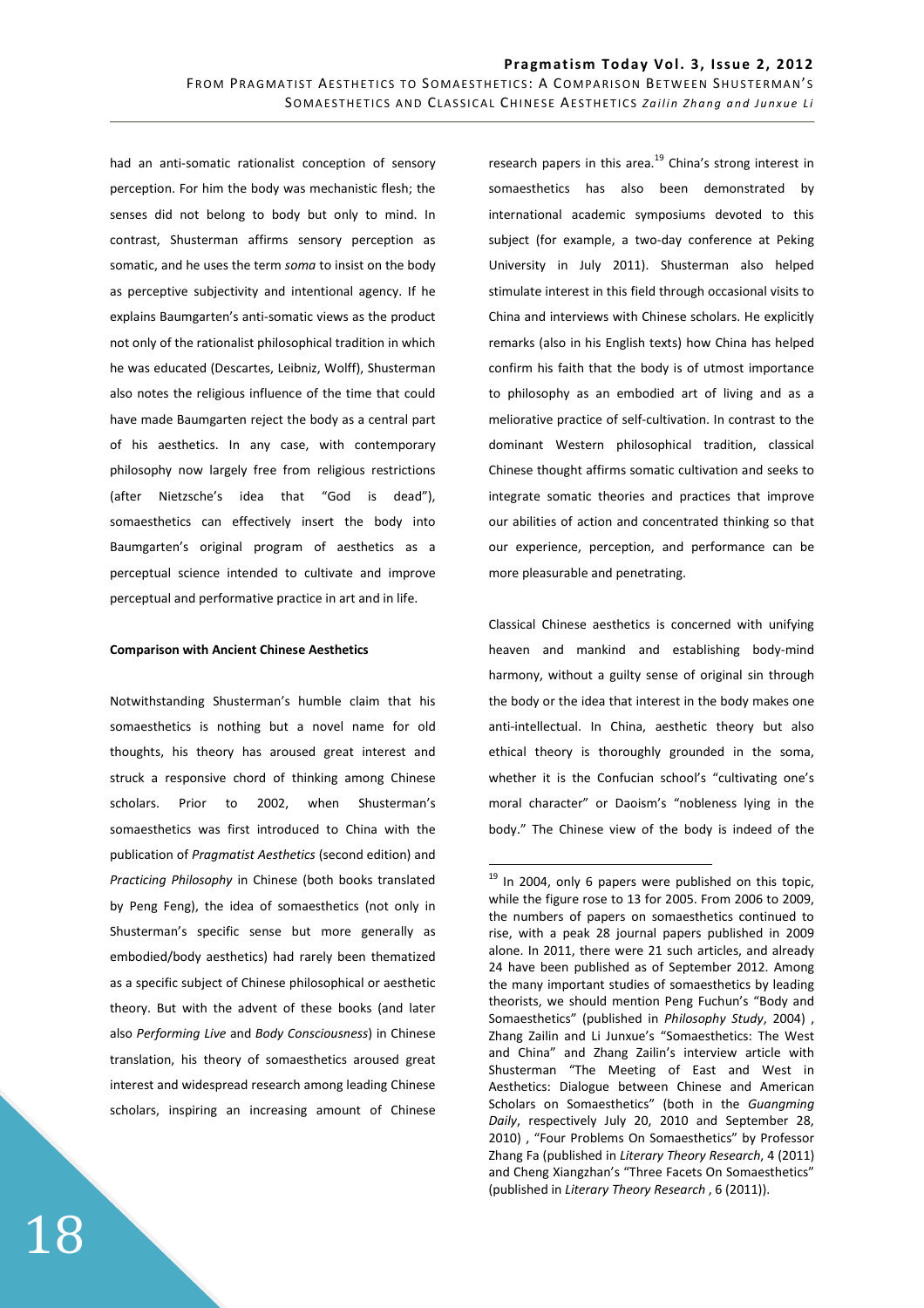body as soma, not something to be narrowly identified with a purely physiological and physical entity, unlike the Western modern science model of the body as machine, ontologically separate from mind. This Chinese perspective has been demonstrated at length in Zhang Zailin's research.<sup>20</sup>

In classical Chinese thought there is an intimate, symbiotic relationship between body and consciousness. The body is understood as a postnatally, socially cultivated soma rather than an entity that is primarily defined by physiology alone. Various desires, such as hunger, sexual passion, and greed, that are rooted in the human physiological frame are modified or reformed aesthetically to achieve moral progress and social harmony. In other words, the basic physical or primitive body is cultivated aesthetically to become a truly social, cultural human soma that manifests harmony and contributes to harmony. Through "li" [礼 (a Chinese character implying ceremonial rites and regulations) one uses the body's energies to mold them into forms of righteousness.

For the Confucian tradition, the ethical duties of selfcare, self-governance and self-cultivation include attractively shaping the soma in its demeanor and behavior. There are many ways to pursue self-cultivation through the soma: In Confucianism there is "selfdiscipline and observing ritual propriety" (*keji fuli*, 克己復働, "practice through the reverent demeanour" (sheyi weiyi, 攝以威義, "control through blood and breath" (zhiyi xueqi, 治以血氣), "fulfilled practice" (*jianxing*, 踐踐) and "perfecting/beautifying/refining the body" (*meishen*, 美美). This idea of the ritually perfected or refined ethical soma is described by Mencius as both "beautiful" and "great"; to "possess it fully in oneself is called 'beautiful,' but to shine forth with this possession is called 'great'" (*chongshi er youguanghui zhiwei da*,

 $\overline{a}$ 

充實而有光輝之謂大; *Mencius*, 7B.25). Xunzi likewise asserts that "the learning of a gentleman is used to refine [or beautify, 以美 his body or person" (君子之學以美其身, Xunzi, 1.9).<sup>21</sup> As Mencius explains, "Our body and complexion are given to us by Heaven. Only a sage can give his body complete fulfillment" (*Mencius*, 7A.38). Through self-cultivation, an exemplary person's "benevolence, rightness, … and wisdom, is rooted in his heart, and manifests itself in his face, giving it a sleek appearance. It also shows in his back and extends to his limbs, rendering their message intelligible without words" (ibid., 7A.21). If Confucianism advocates arts of cultivating the body toward increased cultural refinement and artistic skill, Daoism emphasizes the art of living through the body by simplifying the mind through arts of cleansing, emptying, and erasure: in Laozi's terms, "to clean one's profound mind" (*dichu xuanlan*, 滌滌滌滌; *Laozi*, ch. 10); in Zhuangzi's words, a "fasting of the mind" (xinzhai, 心<br>
<sub>(</sub> ), a practice of just "sitting down and forgetting everything" (*zuowang*, 坐忘; *Zhuangzi*, ch. 6).<sup>22</sup>

Because somatic self-cultivation is central to both Confucianism and Daoism, it is not surprising that many concepts of ancient Chinese aesthetics derive directly from bodily notions: for example, *xing* [形] and *shen* [神] (connoting form and content), *qi yun* [气气] (breath and

<sup>20</sup> Zhang Zailin, *Traditional Chinese Philosophy as the Philosophy of the Body* (Beijing: Chinese Social Science Press, 2008).

 $21$  The citations from these ancient Confucian philosophers are to the original Chinese texts published in *Xin Bian Zhu Zi Ji Cheng* 新编编子集成 (Beijing: Zhong Hua Shu Ju, 2011). The relevant passages can be found in various English translations of these classics; see, for example, Roger T. Ames, and Henry Rosemont, Jr., trs. *The Analects of Confucius: A Philosophical Translation* (New York: Ballantine, 1998); D. C Lau, tr. *Mencius* (London: Penguin, 2004); John Knoblock, tr., *Xunzi* (Stanford: Stanford University Press, 1994). The authors here employ their own translations from the Chinese.

<sup>&</sup>lt;sup>22</sup>Here again, the authors refer to the Chinese texts compiled in *Xin Bian Zhu Zi Ji Cheng* 新编编子集成 (Beijing: Zhong Hua Shu Ju, 2011); for English translations of these works, see D.C. Lau, tr., *Lao Tsu: Tao Te Ching*, (London: Penguin, 1963); Roger T. Ames and David L. Hall, tr. *Dao De Jing* (New York: Ballantine, 2003); Burton Watson, tr., *The Complete Works of Chuang Tzu* (Columbia: Columbia University Press, 1968).